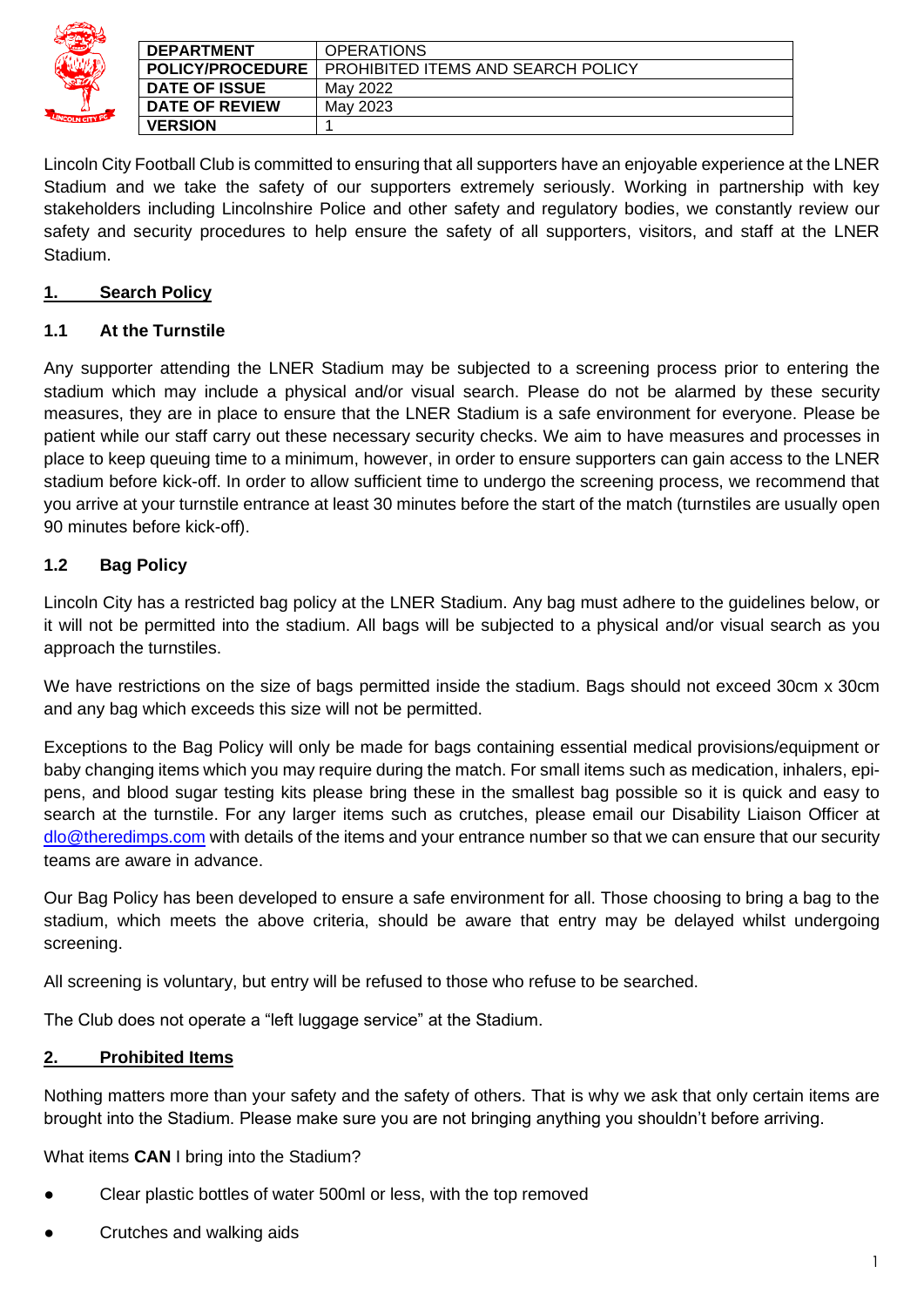

| <b>DEPARTMENT</b>       | <b>OPERATIONS</b>                         |
|-------------------------|-------------------------------------------|
| <b>POLICY/PROCEDURE</b> | <b>PROHIBITED ITEMS AND SEARCH POLICY</b> |
| <b>DATE OF ISSUE</b>    | Mav 2022                                  |
| DATE OF REVIEW          | May 2023                                  |
|                         |                                           |
| <b>VERSION</b>          |                                           |

- Drinking flasks (upon proof that the contents do not contain alcohol)
- Non-offensive flags or banners measuring less than 2.5m x 1m (see flags and banners section below)
- Small bags that meet our bag policy (see above)
- Small bottles of hand gel
- Small fold-up umbrellas

What items **CAN'T** I bring into the Stadium?

- **Aerosols**
- Air horns
- **Alcohol**
- Animals (except service dogs and assistance dogs)
- Bags or suitcases which don't meet our Bag Policy (see above)
- Cameras, camcorders, and other recording equipment
- Dangerous or hazardous items or other items that compromise public health and safety
- **Drones**
- Flags, signs, or banners that do not conform to our flags and banners policy (see below).
- Glass containers
- Illegal substances
- Knives, blades, darts, firearms, or weapons of any kind
- Laptops and tablets
- Laser pens or other devices
- Musical instruments (including cases) and other devices capable of causing a disturbance or nuisance
- Plastic containers over 500ml
- Poles and sticks
- Pushchairs, buggies, or prams
- Pyrotechnics, i.e. fireworks, flares, explosives, or ammunition
- Smoke or gas canisters
- **Tools**
- Umbrellas (except small fold-up umbrellas)

Please note that this list may change without notice.